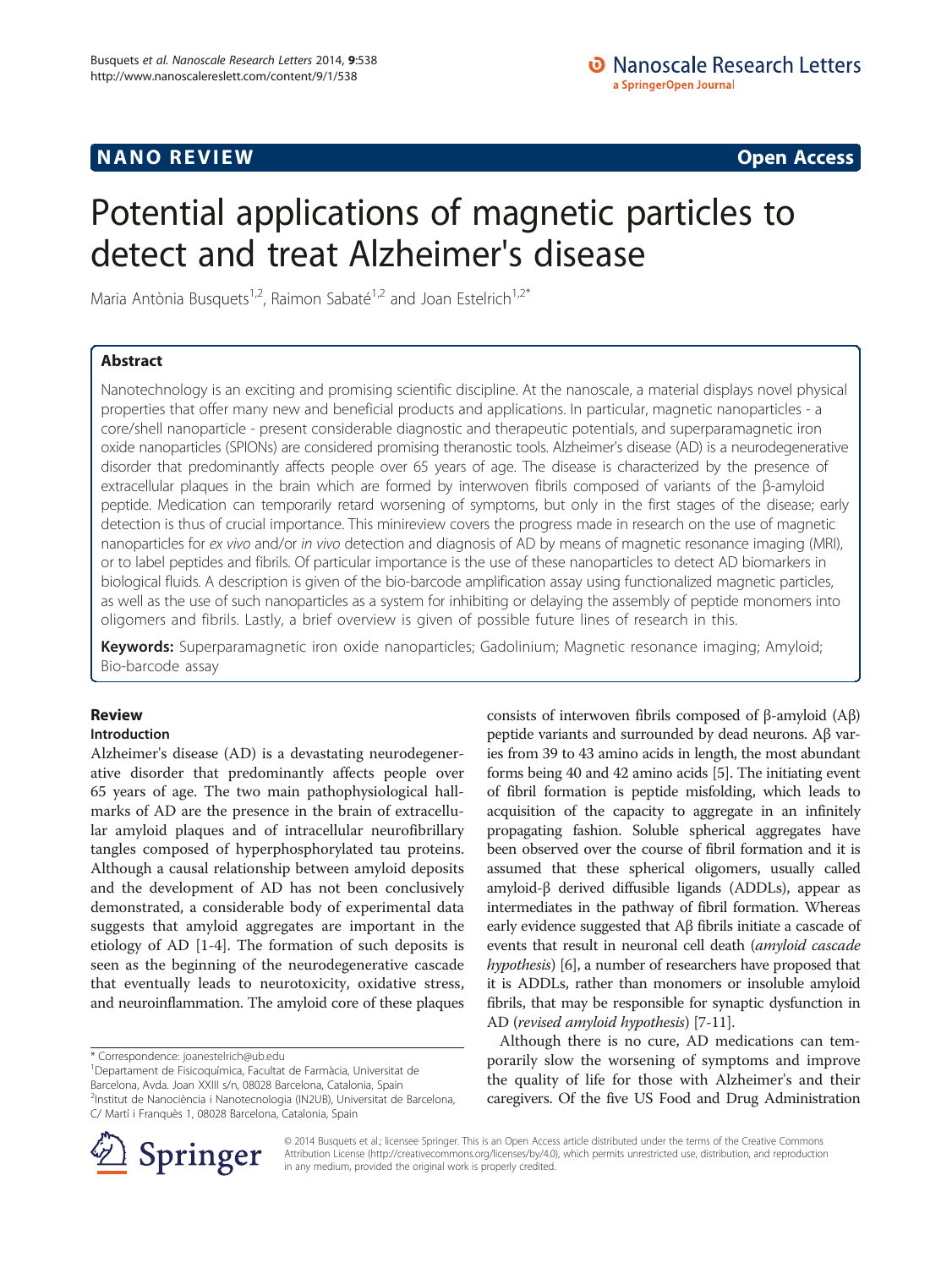(FDA) approved medications to treat the symptoms of AD, four are cholinesterase inhibitors (AChE) and the fifth is an N-methyl-D-aspartate (NMDA) receptor antagonist. The AChE inhibitors work by slowing down the disease activity that breaks down a key neurotransmitter. Donepezil, galantamine, rivastigmine, and tacrine are AChE inhibitors. Memantine is an NMDA that works by regulating the activity of glutamate, a chemical messenger involved in learning and memory. Memantine protects brain cells against an excess of glutamate, released in large amounts by cells damaged by AD and other neurological disorders.

The pharmacotherapy of AD offers primarily symptomatic benefits, and there is little or no evidence that it delays disease progression. Current research has therefore focused on identifying early detection and diagnosis strategies, one of the most challenging and crucial areas in modern medicine.

Nanotechnology is a multidisciplinary branch of science which encompasses numerous diverse fields of science and technology, ranging from biomedicine, pharmaceutics, agriculture, environmental sciences, advanced materials, chemical science, physics, electronics, information technology, and so on. Nanotechnology uses engineered materials or devices that have a functional organization on the nanometer scale in at least one dimension. The potential of nanotechnological applications to the life sciences arises from the fact that they exhibit bulk mesoscale and macroscale chemical and/or physical properties that are unique to the engineered material or device and not necessarily possessed by the molecules alone. The smaller size and high surface-to-volume ratio of nanoparticles are the key features which make them useful in biomedical fields, facilitating the development of many new properties, ease of functionalization, conjugation of biomolecules, etc. [\[12](#page-8-0)]. Nanodevices and nanomaterials aimed at biomedical applications are designed to interface and interact with biological systems at molecular levels with a high degree of specificity. Thus, they can stimulate, respond to, and interact with target cells and tissues in controlled ways to induce desired physiological responses while minimizing undesirable effects. With all this potential, nanotechnology could have a revolutionary impact on therapy, and in particular on AD diagnosis.

Nanoparticles used in biomedical applications include liposomes, polymeric micelles, block ionomer complexes, dendrimers, inorganic and polymeric particles, nanorods and quantum rods [[13](#page-8-0)]. At present, core-shell-structured nanoparticles are used in preference to simple nanoparticles for several biomedical applications because of their additional advantages. Core-shell nanoparticles have a core made of a material coated with another material. The advantages of these nanoparticles over simple nanoparticles include less toxicity, greater dispersibility, bio- and cytocompatibility, better conjugation with other bioactive molecules, and increased thermal and chemical stability [[14](#page-8-0)]. In this review, we present the promising perspectives that nanotechnology, and more specifically magnetic particles, offers in research on AD diagnosis.

# Nanotechnology: magnetic particles

Among the diversity of available core-shell nanoparticles, superparamagnetic nanoparticles coated with either inorganic materials (silica, gold) or organic materials (phospholipids, fatty acids, polysaccharides, peptides or other surfactants and polymers) are promising candidates for a wide range of biomedical applications. Ferrous or ferric oxide is the main constituent of magnetic particles; ferromagnetic iron oxides, maghemite,  $\gamma$ -Fe<sub>2</sub>O<sub>3</sub>, and magnetite,  $Fe<sub>3</sub>O<sub>4</sub>$ , are the most frequently used materials and are also the only magnetic materials that are FDA-approved for use in humans [\[15\]](#page-8-0), although pure transition metals such as cobalt and nickel are also employed. The magnetic properties of superparamagnetic iron oxide nanoparticles, known as SPIONs, are based on their inducible magnetization, and they can be directed to a defined location in the presence of an externally applied AC magnetic field. This characteristic renders them attractive for many applications, ranging from various separation techniques and contrast-enhancing agents for magnetic resonance imaging (MRI) to drug delivery systems, as well as for magnetically assisted transfection of cells.

Magnetic nanoparticles are promising theranostic tools. They can be used in therapy (hyperthermia, local chemotherapy, and magnetically guided photodynamic therapy), drug delivery and diagnosis (for a review, see [[16\]](#page-8-0)). Due to the lack of an early diagnostic and therapeutic approach, theranosis is of considerable interest in AD, and SPIONs are considered particularly promising candidates due to their unique biocompatible and magnetic properties and their capacity for multifunctional application.

Research on the use of magnetic nanoparticles in AD has focused on inhibiting β-peptide aggregation (according to the amyloid cascade hypothesis) and ADDL formation (if oligomers are thought to be responsible for initiating AD), or on developing sensitive methods to quantify biomarkers. It is in this latter field where the use of magnetic nanoparticles has had most impact in neurology. Figure [1](#page-2-0) summarizes the different diagnostic applications of magnetic nanoparticles in AD.

# The blood–brain barrier: a challenge for nanotechnology

The main challenge in the diagnosis (and treatment) of AD is to overcome the restrictive mechanism of the blood–brain barrier (BBB). The BBB is the interface between the blood and the brain and consists of a diffusion barrier which impedes the influx of most compounds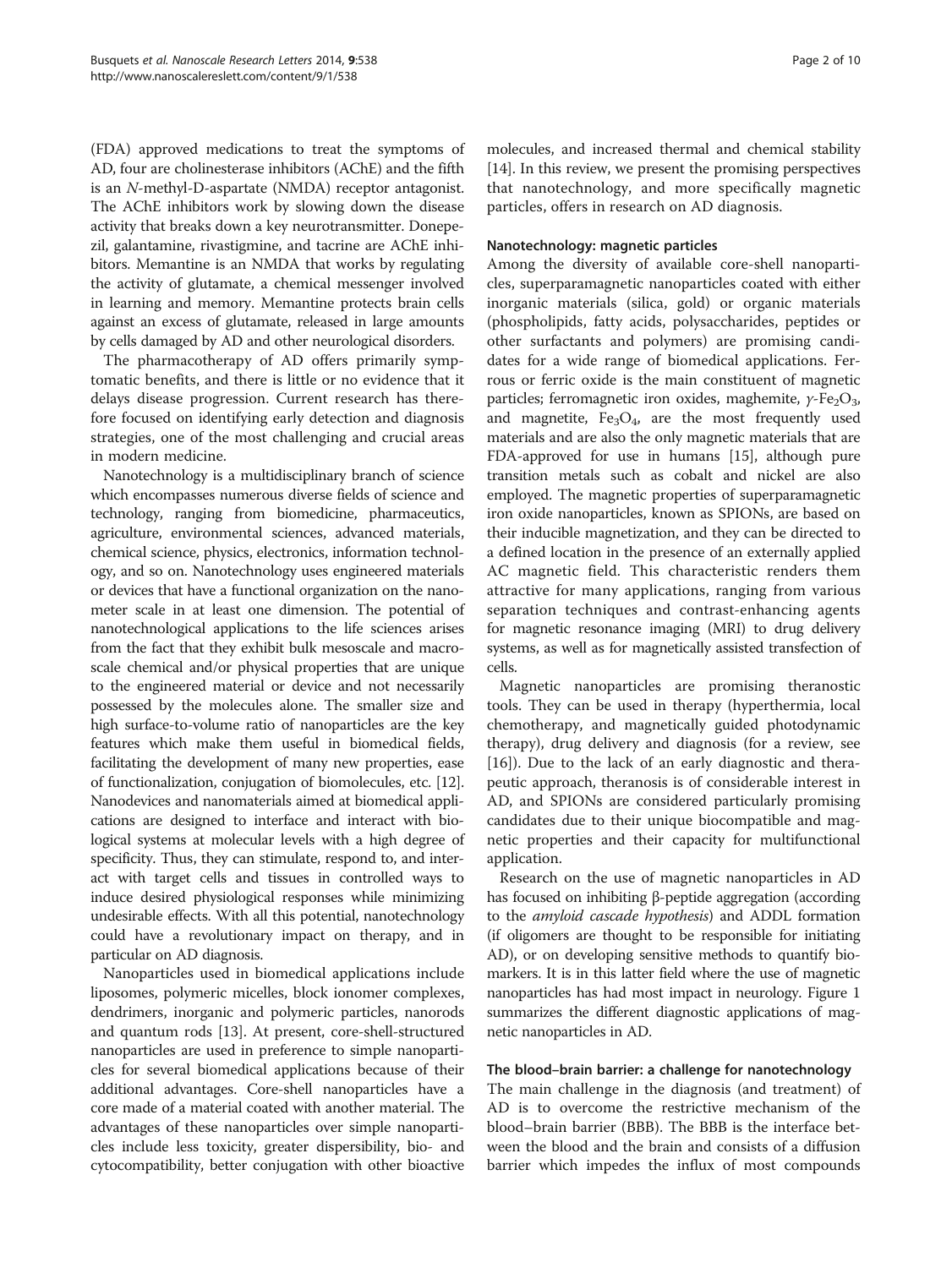<span id="page-2-0"></span>

from blood to brain. It is composed of three cellular elements of the brain microvasculature: endothelial cells, astrocyte end-feet, and pericytes. BBB endothelial cells differ from endothelial cells in the rest of the body due to their absence of fenestrations, more extensive tight junctions, and sparse pinocytic vesicle transport [[17\]](#page-8-0). Despite the extremely large surface area of the 100 billion capillaries contained in the human brain (approximately 20  $m^2$ ), the permeability of many substances is low because of the dense anatomical structure of tight junctions between endothelial cells around the capillaries in the central nervous system (CNS). These tight junctions are composed of smaller subunits, frequently transmembrane proteins [[18\]](#page-8-0), each of which is anchored to the endothelial cells by another protein complex. This barrier does not exist in normal circulation, but in the brain it limits the flux of hydrophilic molecules across the BBB. In contrast, small lipophilic substances such as water and some gases  $(O_2, CO_2)$  diffuse freely across plasma membranes along their concentration gradient, and nutrients crucial to neural function such as glucose and amino acids enter the brain via transporters. However, the BBB restricts the passage of solutes and prevents the passage of most circulating cells and molecules, thus protecting the brain from foreign substances and maintaining CNS homeostasis [[19](#page-8-0)]. Delivering therapeutic agents to the brain is a major challenge in the treatment of most brain disorders. For instance, one way of bypassing the BBB is the infusion of hyperosmolar solutions (e.g., of mannitol) in conjunction with the suitable drug. In consequence, one requirement for any substance capable of detecting biomarkers or inhibiting β peptide aggregation is that it should be able to cross the BBB.

One particularly important area in which nanotechnology is applied to the CNS is in the development of technologies and approaches for delivering drugs and other small molecules such as genes, oligonucleotides, and contrast agents across the BBB. An important advantage of a nanotechnological approach, as compared with the administration of a free drug, is that the crucial requirements needed to reach the CNS while producing minimal systemic effects can be met by supporting parts of the engineered complex.

# Magnetic particles for AD diagnosis

Early diagnosis in AD before the onset of marked symptoms is critical to prevent irreversible neuronal damage that eventually leads to dementia and ultimately death. The clinical development of positron emission tomography (PET) and single photon emission computed tomography (SPECT) imaging agents that target aggregated Aβ peptide deposits *in vivo* shows tremendous promise for detecting changes in the accumulation of senile plaques in living patients. Another important imaging technique which is potentially useful as a means to monitor the pathological progression of AD is MRI. Despite the relatively high quality of MR images of soft tissues, in some cases it is not possible to acquire sufficient image contrast to diagnose the pathology of interest. In such cases, contrast agents are generally used, which shorten the spin–lattice  $T_1$  and/or spin-spin  $T_2$  relaxation times of the water protons within the tissues/regions to which they are delivered, thus enhancing image contrast. Thus, what is imaged is not the contrast agent but rather its effect on the relaxivity of the adjacent water protons, predominantly through dipolar interaction [[20\]](#page-8-0). Since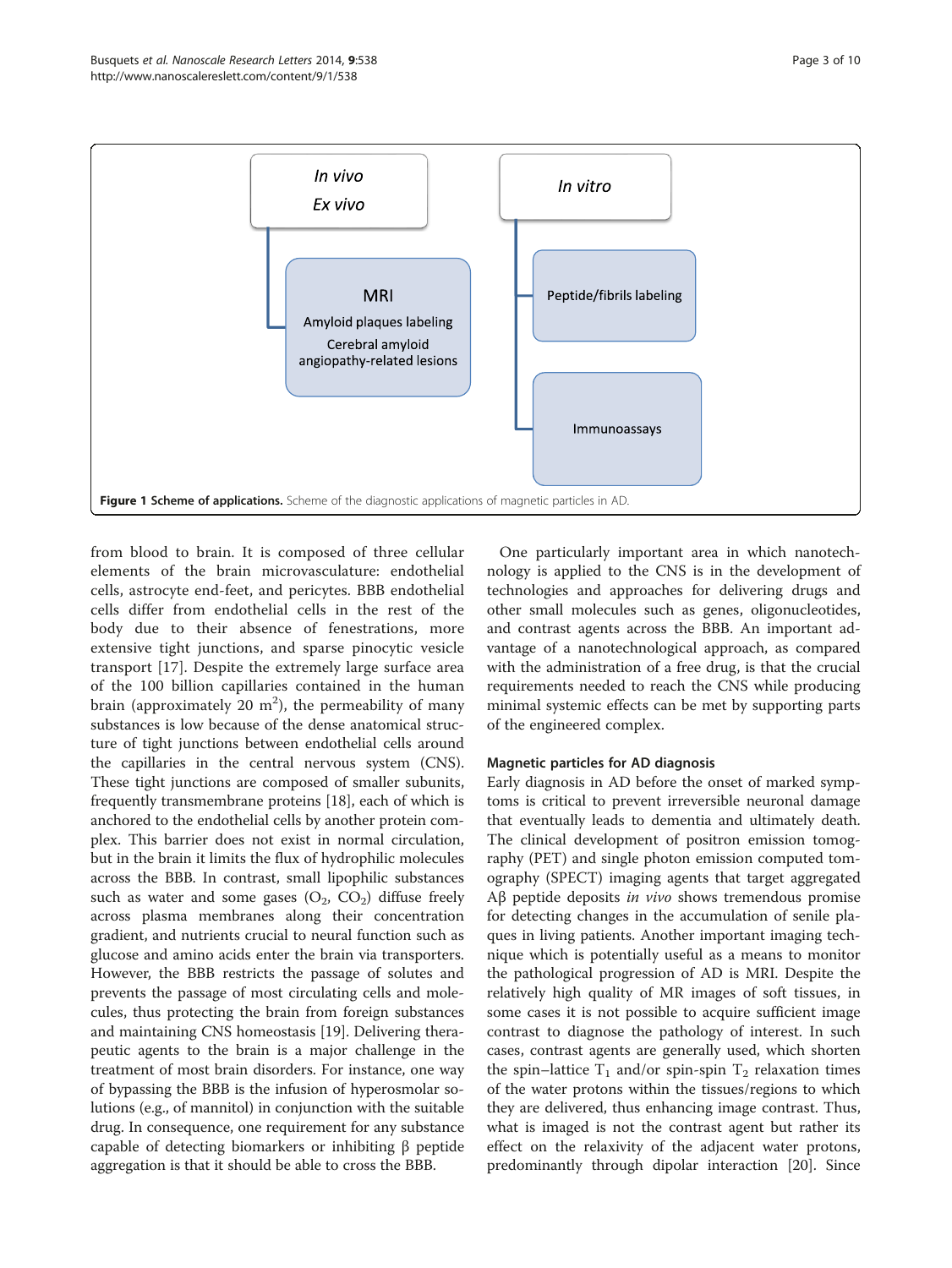the formation of senile plaques precedes neurofibrillary degeneration, most research has focused either on detection or identification of amyloid plaques, using SPIONs as negative contrast agents. These decrease MR signal intensity in the regions to which they are delivered, rendering these regions darker in the image. Paramagnetic substances such as gadolinium (Gd) are positive contrast agents, enhancing MR signal intensity. However, due to the toxicity associated with Gd-based contrast agents, the focus of research has shifted to SPIONs. Moreover, a more detailed analysis has shown that SPIONs also lead to a shortening of  $T_1$ , resulting in a positive contrast [[21\]](#page-8-0). To date, most formulations based on SPIONs have been approved as MRI contrast agents by the Food and Drug Administration as well as the European Medicines Agency; however, at the present, many of them are being taken off the market.

Conventional MRI contrast agents are generally only effective in a single imaging mode of either  $T_1$  or  $T_2$ , and frequently present diagnostic ambiguities, especially for small biological targets. The combination of simultaneously strong  $T_1$  and  $T_2$  contrast effects in a single contrast agent could constitute a new breakthrough, since it has the potential to provide more accurate MR imaging. Due to strong magnetic coupling between  $T_1$ and  $T_2$  contrast agents when they are in close proximity, the spin–lattice relaxation processes of  $T_1$  contrast materials are significantly diminished. One of the strategies to overcome such a phenomenon is to locate the contrast agents in separate zones within the particle, for instance, one in the core and the other in the shell (Figure 2) [\[22](#page-8-0)].

In 1992, magnetite was found in the human brain [[23](#page-8-0)] and studies since then have associated elevated levels of biogenic magnetite with both aging and AD [[24](#page-8-0)-[26\]](#page-8-0). As



the magnetic susceptibility of magnetite is more than two orders of magnitude higher than that of ferrihydrite (the form in which most iron in the body is stored within the ferritin protein), the forces acting on biogenic magnetite particles in the body under the field and gradient conditions present in the 7-T whole body scanner and a 9.4-T small-bore research scanner have been studied with the aim of determining the threshold for effects on cellular ion channels. The results showed that the effect of these forces on the biogenic particles did not disrupt normal cellular function [[27\]](#page-8-0).

Magnetic nanoparticles are used as specific agents to detect amyloid plaques in AD. To this end, the particles must either be functionalized, for instance by incorporating antibodies against the Aβ on the particle's surface, or bound to the Aβ peptide. As Aβ has an inherent affinity with amyloid plaques, these targeted agents could selectively bind to amyloid plaques, thus enhancing the contrast from surrounding tissues and enabling plaque visualization by MRI. This approach was used in the study by Wadghiri et al. [[28\]](#page-8-0), in which magnetic nanoparticles covalently tethered to the N-terminus of  $A\beta(1-40)$  through amide coupling were synthesized for targeting and imaging of senile plaques in transgenic mice using MRI when co-injected with mannitol used to transiently open the BBB. In another in vivo study, Sillerud et al. [\[29](#page-8-0)] synthesized antibody-conjugated SPIONs targeted to the Aβ plaques in AD transgenic mice and were able to cross the BBB and detect the plaques in MR images; detectability was twofolds higher than in control cases.

As indicated, antibody-targeted magnetic nanoparticles have been used to detect Aβ plaques in AD. Following this approach, Yang et al. [\[30\]](#page-8-0) used SPIONs chemically coupled with  $A\beta(1-42)$  to detect amyloid deposition together with mannitol for in vivo μMRI by femoral intravenous injection. The amyloid plaques detected were confirmed with matched histological sections. Results were compared between AD transgenic and wild mice for in vivo and ex vivo MRI brain imaging. Figure [3](#page-4-0) compares the distribution of Aβ seen in histological sections with the matched patterns of hypointense spots.

Basing their study on the capacity of glycoconjugates (e.g., gangliosides and anionic glycol polymers) to bind Aβ [[31](#page-8-0)], Kouyoumdjian et al. [[32\]](#page-8-0) have reported the preparation of glyconanoparticles. These particles were synthesized from dextran stabilized SPIONs. After the introduction of amine groups, sialic groups were linked to the SPIONs. The particles could selectively bind Aβ, and the assembly was detected by MRI both *in vitro* and ex vivo in mouse brains. Furthermore, the authors indicated that besides being nontoxic to neuroblastoma cells, the glyconanoparticles also reduced Aβ-induced cytotoxicity to cells.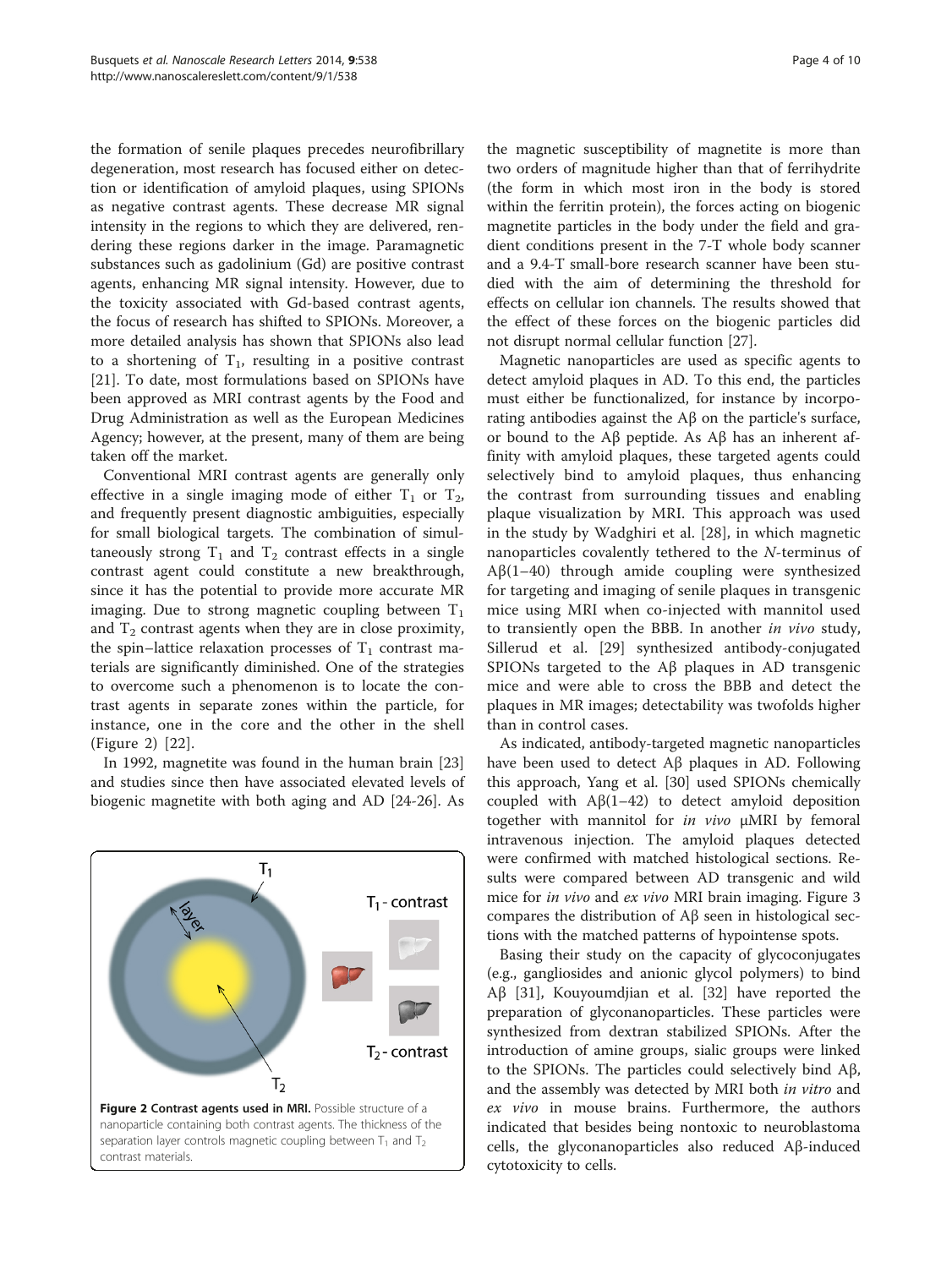<span id="page-4-0"></span>

Regarding  $T_1$  contrast agents, Poduslo et al. [\[33](#page-8-0)] visualized Aβ plaques with gadolinium diethylenetriaminepentaacetic acid (GdDTPA) conjugated to a putrescine-modified Aβ(1–40) capable of crossing the BBB and targeting amyloid deposits in the brain of transgenic mice. First, the Gd particles were incubated with brain sections. Results in vitro showed that putrescine modification enabled a dramatic increase in binding of Aβ to the plaques. Then, Gd particles were administrated intravenously to mice and Aβ plaques were labeled in brains of postmortem specimens. The authors of this study reported a more than ninefold enhancement  $(T_1$ -weighted images) in cortex and hippocampus regions in AD transgenic mice at 7 T. Petiet et al. [\[34\]](#page-8-0) have described a new method to detect amyloid plaques by means of in vivo MRI based on the intracerebroventricular injection of a non-targeted gadolinium-based contrast agent, which rapidly diffuses throughout the brain and increases the signal and contrast of MR images. This gain in image sensitivity after *in vitro* and *in vivo* gadolinium staining significantly improved the detection and resolution of individual amyloid plaques in the cortex and hippocampus of AD transgenic mice; furthermore, the improved image resolution was sufficiently sensitive to demonstrate an age-dependent increase in amyloid plaque load and a good correlation between the amyloid load measured by μMRI and histology. These results provided the first demonstration that non-targeted Gd staining could enhance the detection of amyloid plaques to monitor the progression of AD. Martins et al. [\[35\]](#page-8-0) conjugated an optimized derivative of the Pittsburg compound-B (PiB), a well-established marker of Aβ plaques, to DO3A-monoamide, which is capable of

forming stable, non-charged complexes with Gd (and other trivalent metal ions). Proton relaxivity evidenced binding of Gd (DO3A-PiB) to A $\beta$ (1-40), resulting in a twofold increase in relaxivity as a consequence of immobilization of the complex. Ex vivo immunochemical studies showed that the DO3A-PiB complexes selectively targeted Aβ plaques in AD human brain tissue.

In other cases, bare magnetic particles have been utilized. Beckmann et al. [[36\]](#page-8-0) used SPIONs to noninvasively study microvascular lesions originated by cerebral amyloid angiopathy (CAA), a pathology exhibited by approximately 80% of the AD patients. CAA is characterized by deposition of Aβ on the walls of cerebral vessels, and is associated with hemorrhages ranging from microbleeds to stroke, and with vasculitis presenting a variable degree of lymphocyte infiltration and vascular thickening. Both conditions are accompanied by the presence of macrophages/microglia, which surround affected vessels. Detecting such events in vivo can help to better understand the role of CAA in the development of dementia. Foci of signal attenuation were detected by MRI in cortical and thalamic brain regions of aged transgenic mice. Attenuation is the consequence of the paramagnetic properties of the hemoglobin degradation product hemosiderin. Histology confirmed that foci of signal attenuation reflected an increase in CAA-related lesions. In this study, magnetic particles were injected intravenously to transgenic mice modeling AD. It was observed that 24 h after particle administration, when particles had been taken up by macrophages, the strength and number of foci of signal attenuation had increased. These results demonstrated that MRI in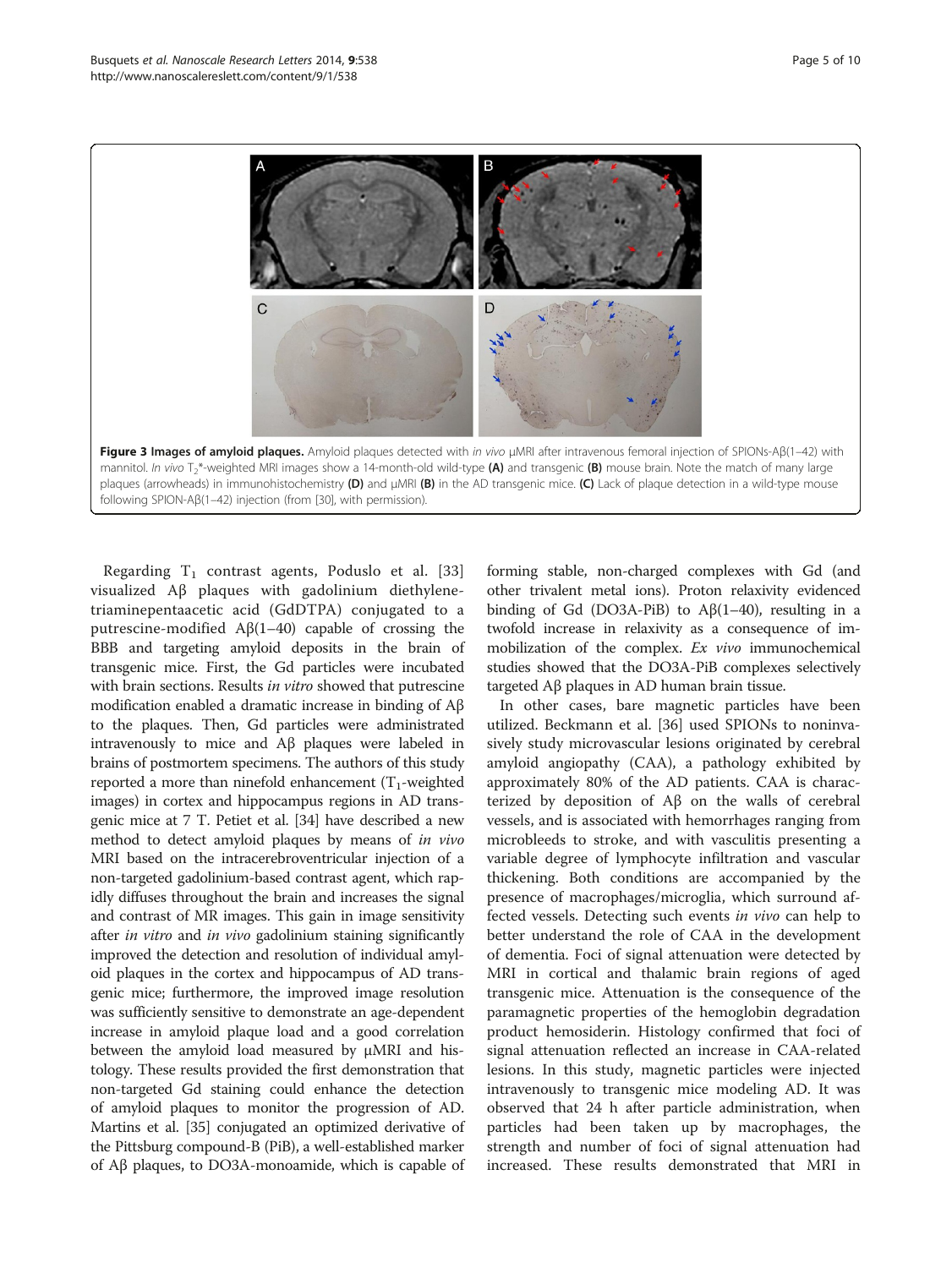combination with the administration of SPIONs improves the detectability of CAA-related microvascular lesions in transgenic mouse models of AD.

In an in vitro study, Skaat and Mergel [[37](#page-9-0)] combined magnetic and fluorescent imaging in one nanostructured system, using maghemite nanoparticles bearing either rhodamine or Congo red. The nanoparticles bound selectively to  $A\beta(1-40)$  fibrils in both cases. The  $A\beta(1-40)$ nanoparticle assemblies thus formed were completely removed by a magnetic field. This hybrid system might enable the early detection of plaques and removal by magnetization.

Ferromagnetic metals such as Fe, Co, and Ni possess stronger magnetic moments than those of the currently widely used iron oxide nanoparticles; however, they cannot be used directly in biological applications due to their high reactivity in aqueous environments. To address this limitation, Choi et al. [\[38\]](#page-9-0) described the synthesis of heterodimeric nanoparticles consisting of a cobalt magnetic core and a platinum shell directly fused to a gold nanoparticle (Co@Pt-Au). To obtain high colloidal stability and target specificity, lipoic acid-polyethylene glycol (PEG)- COOH complexes with disulfide ends that bind to the Au surface were ligated to the Co@Pt-Au nanoparticles. The terminal carboxyl groups of the PEG chains enabled covalent binding with lysine residues of neutravidin on the surface of the nanoparticles (Co@Pt-Au-neutravidin). These nanoassemblies presented high magnetization values. The MRI measurements of Co@Pt-Au-neutravidin nanoparticle samples mixed with an increasing amount of biotinylated  $\text{A}\beta(1-40)$  peptides showed that significant contrast changes took place when varying the peptide concentration. The results clearly showed that these nanoparticles can be used in MRI to monitor key structural

stages of Aβ self-assembly. In particular, a significant change was observed in MRI signals during Aβ selfaggregation that corresponded to the detection of Aβ protofibrillar species in the early reversible stages of aggregation.

There is no definitive diagnosis of the disease other than postmortem identification of senile plaques and neurofibrillary tangles in the brain. Premortem diagnosis, based on a patient's clinical history, in vivo brain imaging, and neurophysiological, cognitive and neurological tests, is only 85% accurate. There are two general approaches for detecting soluble markers of AD. One approach is based on measuring total τ protein or amyloid β-protein concentrations in cerebrospinal fluid (CSF) or plasma. This approach is hampered by a significant overlap of such marker levels in healthy and unhealthy subjects and has led to inconclusive results. The other approach targets only the suspected pathogenic markers, such as cleaved τ protein, phosphorylated τ protein, or ADDLs. Although this approach to detecting pathogenic markers might lead to more definitive results, the concentrations of such markers in CSF are so low in the early stages of the disease that they cannot be identified accurately with conventional ELISA or blotting assays [[39](#page-9-0)]. This limitation can be addressed by using the bio-barcode assay, an emerging diagnostic tool based on advances in nanotechnology and used for ultrasensitive enzyme-free detection of various protein and nucleic acid targets. In the case of proteins, the bio-barcode assay can be between one and six orders of magnitude more sensitive than conventional ELISAbased assays, depending on target and sample complexity [[40](#page-9-0),[41](#page-9-0)]. Georganopoulou et al. [\[39\]](#page-9-0) have demonstrated that the bio-barcode assay (Figure 4) can be used to determine approximate ADDL concentrations in CSF. The key



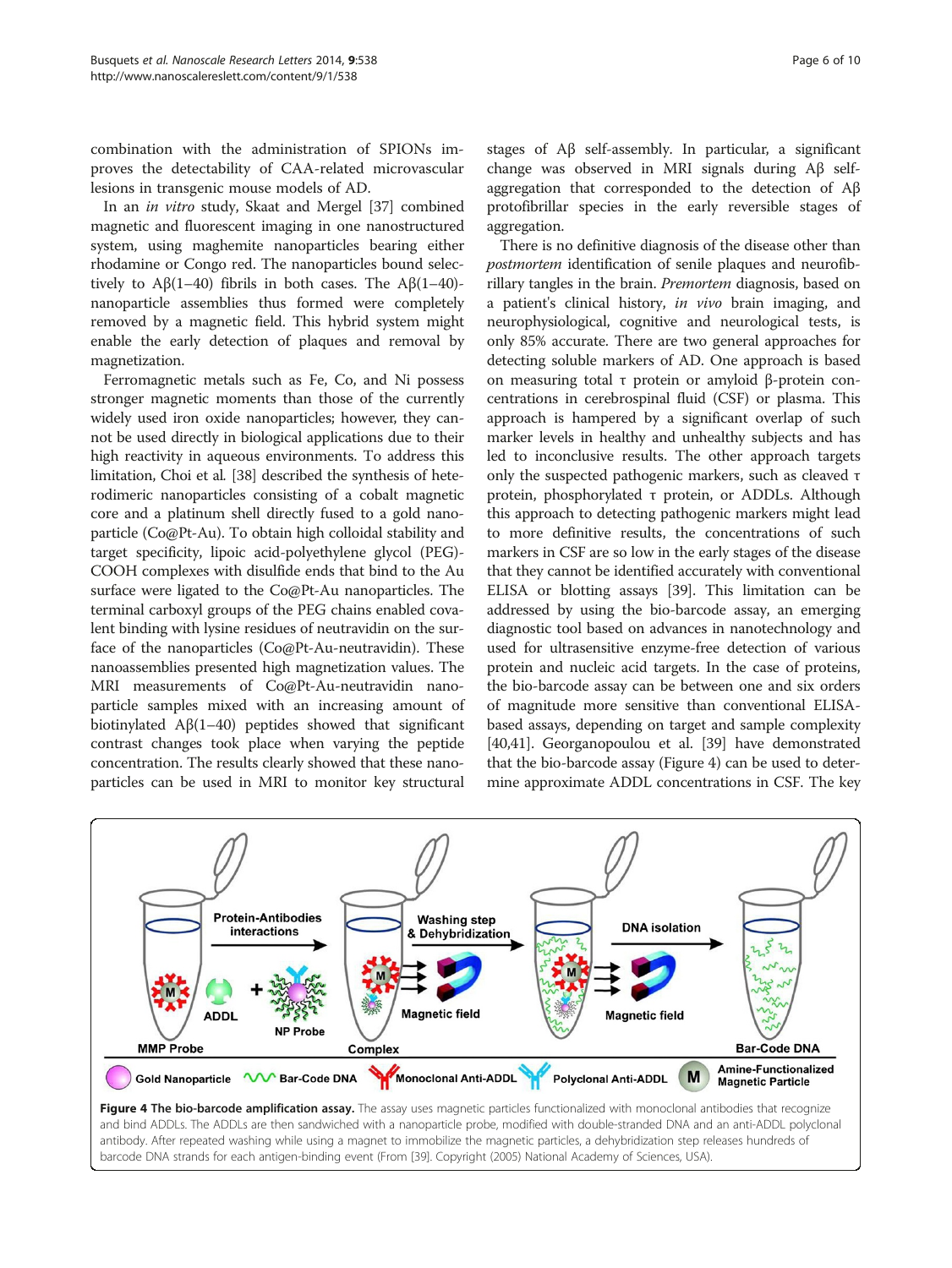factor to the bio-barcode assay is the homogeneous isolation of specific antigens by means of a sandwich process involving oligonucleotide-modified Au nanoparticles (nanoparticles with bio-barcodes) and magnetic nanoparticles, both functionalized with antibodies specific to the antigen of interest. The increased sensitivity gained derives mainly from very effective antigen sequestration and the amplification process that occurs as a result of the large number of barcode DNA strands released for each antigen recognition and binding event. The results of this study showed that ADDL levels in control subjects were lower than in subjects diagnosed with AD, with ADDL concentration medians in the two groups of  $\approx 200$  aM and 1.7 fM, respectively.

A collection of CSF samples requires lumbar puncture, a relatively risky and uncomfortable process which is therefore unsuitable for large-scale screening or repeated sampling for long-term monitoring of disease progression. Consequently, biomarkers in types of body fluid other than CSF are necessary, and one of the most promising body fluids is blood. However, biomarker concentrations in blood are very low and detection requires ultrahighsensitivity assay technologies [[42](#page-9-0)]. The superconducting quantum interference device (SQUID) immunogenetic reduction (IMR) assay makes it possible to measure plasma biomarkers for diagnosis of AD since the association between the functionalized magnetic nanoparticles and the target biomarkers involves a reduction in magnetic susceptibility [\[43\]](#page-9-0). Yang et al. [\[44\]](#page-9-0) prepared SPIONs biofunctionalized with antibodies against  $A\beta(1-40)$  and Aβ(1–42). In combination with the IMR technology, they demonstrated that such particles had the capacity to label Aβs specifically. In a further study by this same group [[42](#page-9-0)], magnetic nanoparticles were coated with antibodies against Aβ(1–40), Aβ(1–42), and τ protein. The results showed that  $A\beta(1-42)$  and τ protein concentrations in healthy controls were significantly lower than those in patients with AD. Using this technology, the low detection limit for amyloids and τ protein was found to be 1 to 10 pg/mL.

Dopamine is a neurotransmitter, a chemical released by nerve cells to send signals to other nerve cells, and has recently been considered as a possible biomarker of AD. Basal dopamine levels are involved in basic brain functions, and disturbed concentration levels of this neurochemical have been associated with pathological states such as AD. Hence, determination of dopamine concentration levels plays an important role not only in the treatment of the disease but also in the study of basic brain functions. Ranc et al. [[45\]](#page-9-0) have presented a method for rapid analysis of dopamine levels in artificial CSF and mouse striatum samples. This method is based on a nanocomposite composed of magnetite and silver nanoparticles, the surface of which is modified with iron

nitriloacetic acid, a dopamine selective compound. The magnetic properties of this nanocomposite enable simple separation of targeted molecules from a complex matrix while the silver acts as a platform for surface-enhanced Raman scattering (SERS). Rapid and simple quantitative experiments show improved detection of dopamine levels in biological assays at low femtomolar concentrations. The comparative data obtained from clinical samples of mouse striatum show that magnetic SERS is a strong alternative to conventional methods (HPLC-MS).

# Magnetic particles in the treatment of AD

The pharmacotherapy of AD offers primarily symptomatic benefits, but does not retard disease progression. Consequently, researchers are seeking new ways to treat AD. There are several promising drugs in development, including use of enzymes to decrease Aβ production, substances that increase Aβ clearance, immunotherapy, enzymatic degradation of Aβ, inhibition of Aβ aggregation, antioxidants, anti-inflammatory drugs, statins, etc. (for a review, see [\[46,47\]](#page-9-0)). From among these approaches, the inhibition of Aβ assembly has been considered the primary therapeutic strategy for this neurodegenerative disease. Any system considered for treating AD must possess the capacity to cross the BBB. To date, a large number of studies have described the effect of nanoparticulate systems on Aβ fibrillation [\[48\]](#page-9-0). Fibril formation occurs by means of nucleation-dependent kinetics where the formation of a critical nucleus is the key determining step, after which fibrillation proceeds rapidly. An exogenous material capable of reducing peptide toxicity may act by two opposite, postulated mechanisms: (1) by decreasing monomer nucleation and hence blocking aggregation, which would result in a reduction in the formation of ADDLs, fibrils, and plaques; or (2) by disaggregating amyloid plaques or fibrils. To date, it is the first mechanism (Figure [5](#page-7-0)) that has received most attention [[49](#page-9-0)].

The results obtained from studying the kinetics of the process are inconclusive and extremely dependent on the experimental conditions of the *in vitro* studies. For instance, many years ago, it was demonstrated that cationic surfactants had a dual effect on  $\text{A}\beta$  fibrillation [\[50\]](#page-9-0); they could either accelerate or inhibit fibrillation depending on the surfactant concentration. A similar effect has been described for liposomes [[51](#page-9-0)] and, more recently, for cationic polystyrene nanoparticles [[52](#page-9-0)]. Depending on the specific ratio (i.e., between the peptide and particle concentration), the kinetic effects on amine-modified polystyrene nanoparticles vary between acceleration of the fibrillation process (at low particle surface area in solution) to inhibition of the fibrillation process at high surface area. However, the sole effect of negative surfactants is to delay the development of fibrils [\[53\]](#page-9-0). In contrast, Linse et al. [[54](#page-9-0)] have reported that nanoparticles such as copolymer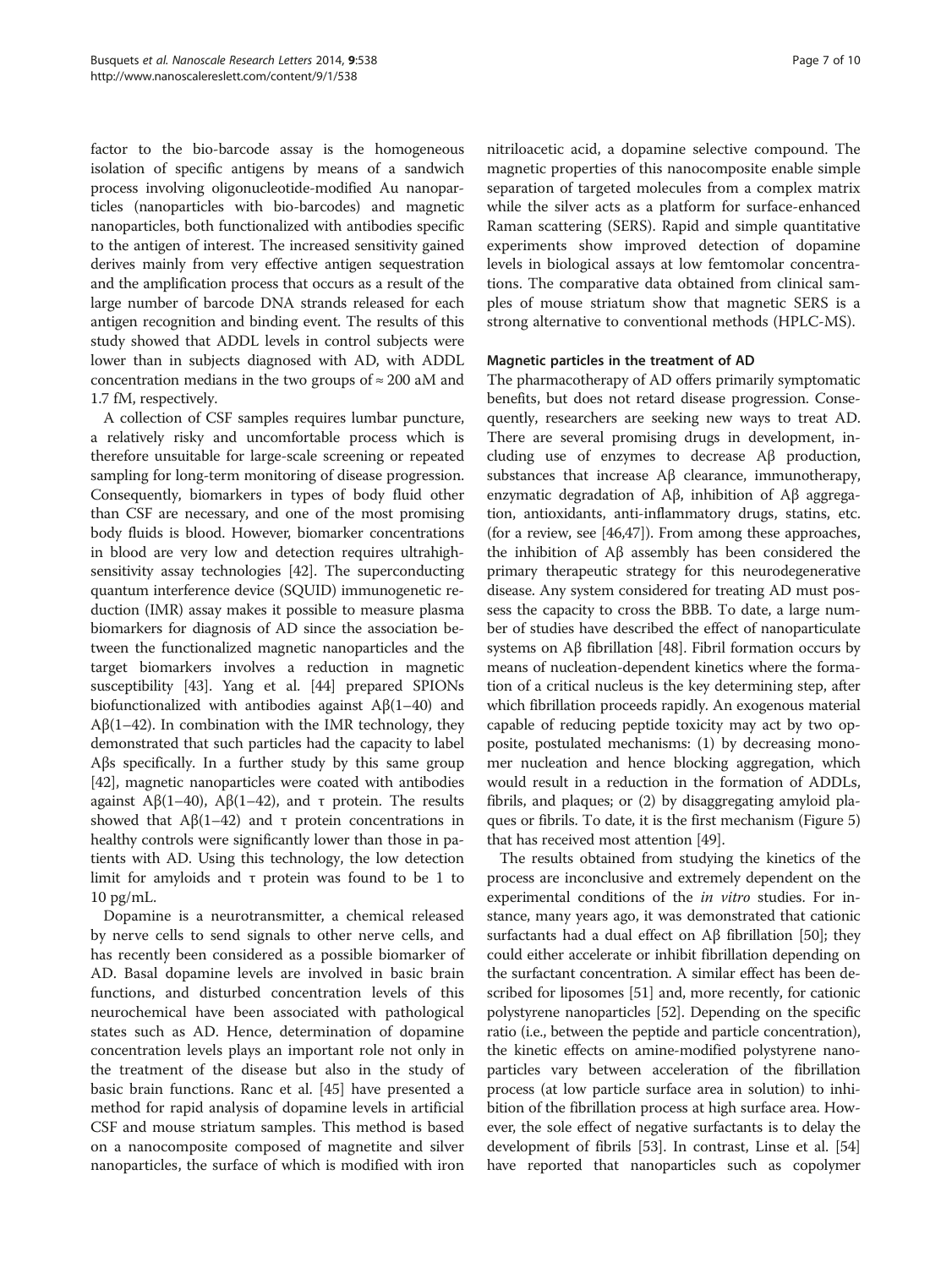<span id="page-7-0"></span>

particles, cerium oxide particles, quantum dots, and carbon nanotubes, enhance the possibility of the appearance of a critical nucleus for fibril nucleation (referring to fibrils from human β-macroglobulin but extensible to any amyloid protein). Nanoparticles present high surface-to-volume ratios, and this enormous surface means that proteins may be bound onto the particle surface. The potentially high concentration of protein adsorbed at the particle surface, combined with the low dimensionality of the surface, can enhance the probability of partially unfolded proteins coming into frequent contact, promoting amyloid formation if the protein is suitable.

There are only a few reports on the interaction of SPIONs with amyloidogenic proteins in the literature, and the majority of these focus on insulin amyloid fibril formation. Only one of the reports [[55](#page-9-0)] discusses the effect of magnetic nanoparticles on Aβ fibrillation, and more specifically, the effect of dextran polymer coating charge and thickness (i.e., a single polymer layer or a double polymer layer) on fibrillation kinetics. Depending on the surface coating charge, a dual surface areadependent effect was observed, with lower concentrations of SPIONs inhibiting fibrillation, whereas higher concentrations enhanced the rate of Aβ fibrillation. The

coating charge influenced the concentration at which acceleratory effects were observed, with positive SPIONs promoting fibrillation at significantly lower particle concentrations than either negatively charged or essentially uncharged SPIONs. The authors concluded that SPIONs designed for *in vivo* medical imaging applications should preferentially use a negatively charged or uncharged surface coating.

Magnetic nanoparticles with paramagnetic or superparamagnetic properties are promising nanodiagnostic materials. Among the magnetic nanoparticles, SPIONs are excellent  $T_2$  contrast agents, although with an appropriately sized iron core and applied in moderate concentrations they also show a  $T_1$  contrast. Hence, due to their high biocompatibility, superparamagnetic properties, and their high capacity for use as multimodal contrast agents, these functionalized magnetic nanoparticles are considered the most promising magnetic nanoparticles in nanomedicine, and more specifically, in the diagnosis of AD. Moreover, as with other nanoparticulate systems, it has been suggested that SPIONs can modulate the fibrillation process either by inhibiting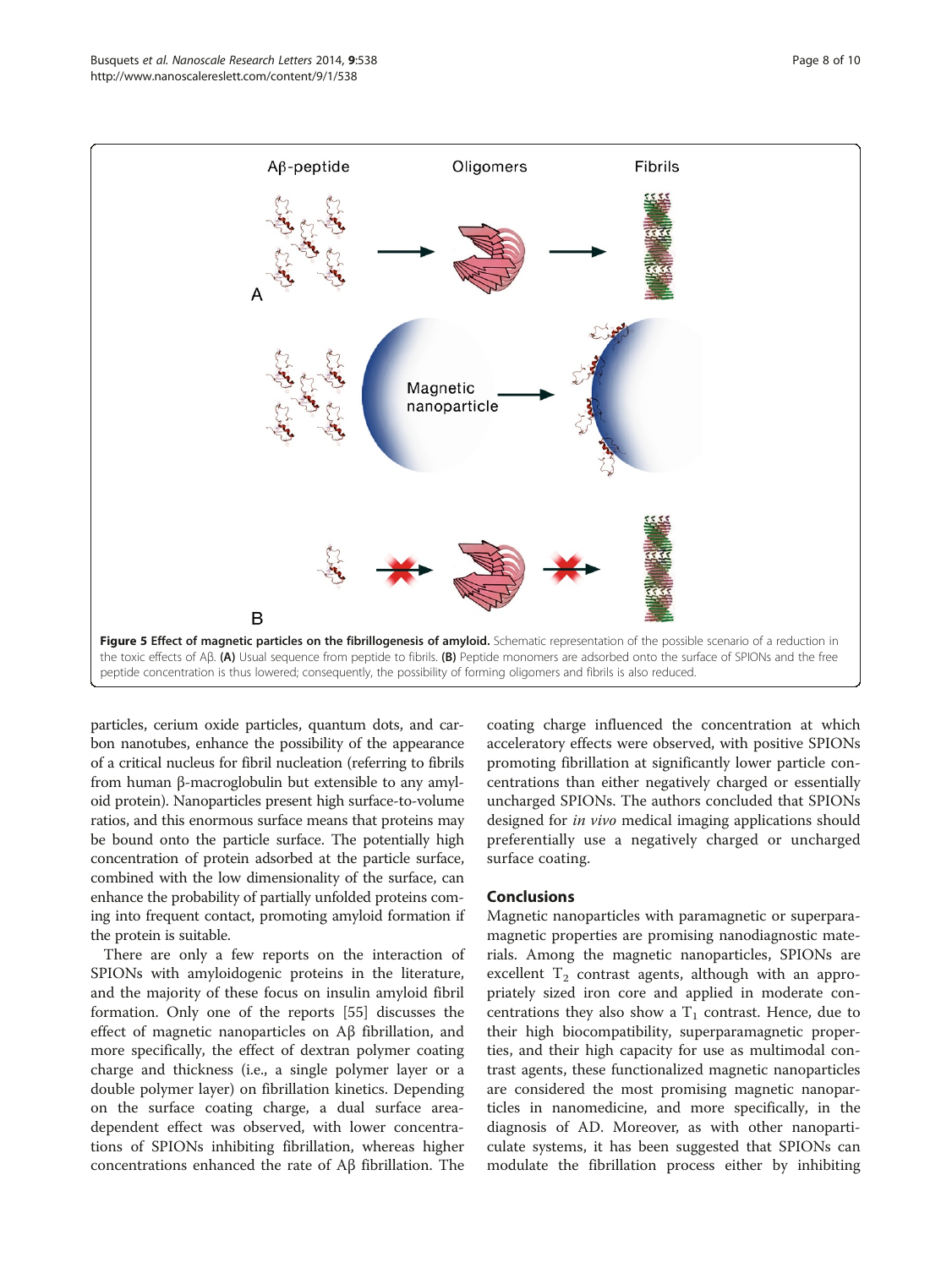<span id="page-8-0"></span>formation of the nucleus or by delaying transformation of ADDLs into fibrils. In this case, SPIONs could clearly be classified as theranostic agents. However, further studies on the interaction of SPIONs and Aβ are necessary to confirm the existence of such unique properties, especially in vivo research on animal models and/or in vitro research under more realistic conditions, for example in the presence of serum proteins, since it has been demonstrated that in a biological medium, the protein corona modifies and alters the properties of uncoated particles.

### Competing interests

The authors declare that they have no competing interests.

## Authors' contributions

MAB, RS, and JE participated in the design of the review. JE drafted the manuscript. All authors read and approved the final manuscript.

### Acknowledgements

MAB and JE are grateful for the financial support given by the Spanish Ministerio de Economía y Competitividad (MINECO) to the project MAT2012-36270-C04-03.

### Received: 24 July 2014 Accepted: 20 September 2014 Published: 1 October 2014

### References

- Harper JD, Lansbury PT Jr: Models of amyloid seeding in Alzheimer's disease and scrapie: mechanistic truths and physiological consequences of the time-dependent solubility of amyloid proteins. Annu Rev Biochem 1997, 66:385–407.
- 2. Gorman PM, Chakrabartty A: Alzheimer β-amyloid peptides: structures of amyloid fibrils and alternate aggregation products. Biopolymers 2001, 60:381–394.
- Murphy RM: Peptide aggregation in neurodegenerative disease. Annu Rev Biomed Eng 2002, 4:155–174.
- Soto C: Unfolding the role of protein misfolding in neurodegenerative diseases. Nature Rev Neurosci 2003, 4:49–60.
- 5. Glenner GG, Wong CW: Alzheimer's disease: initial report of the purification and characterization of a novel cerebrovascular amyloid protein. Biochem Biophys Res Commun 1984, 120:885–890.
- 6. Yankner BA: New clues to Alzheimer's disease: unraveling the roles of amyloid and tau. Nat Med 1996, 2:850–852.
- Hardy J, Selkoe DJ: The amyloid hypothesis of Alzheimer's disease: progress and problems of the road to therapeutics. Science 2002, 297:353–356.
- 8. Hartley DM, Walsh DM, Ye CP, Diehl T, Vasques S, Vassilev PM, Teplow DB, Selkoe DJ: Protofibrillar intermediates of amyloid beta-protein induce acute electrophysiological changes and progressive neurotoxicity in cortical neurons. J Neurosci 1999, 19:8876–8884.
- Klein WL, Krafft GA, Finch CE: Targeting small Aβ oligomers: the solution to an Alzheimer's disease conundrum? Trends Neurosci 2001, 24:219–224.
- 10. Westerman MA, Cooper-Blacketer D, Mariash A, Kotilinek L, Kawarabayashi T, Younkin LH, Carlson GA, Younkin SG, Ashe KH: The relationship between Aβ and memory in the Tg2576 mouse model of Alzheimer's disease. J Neurosci 2002, 22:1858–1867.
- 11. Kawarabayashi T, Shoji M, Younkin LH, Lin WL, Dickson DW, Murakami T, Matsubara E, Abe K, Ashe KH, Younkin SG: Dimeric amyloid β protein rapidly accumulates in lipid rafts followed by apolipoprotein E and phosphorylated τ accumulation in the Tg2576 mouse model of Alzheimer's disease. J. Neurosci 2004, 24:3801–3809.
- 12. Chatterjee K, Sarkar S, Jagajjanani Rao K, Santanu Paria S: Core/shell nanoparticles in biomedical applications. Adv Colloid Interface Sci 2014, 209:8–39.
- 13. Zhang I, Gu FX, Chan JM, Wang AZ, Langer RS, Farokhzad OC: Nanoparticles in medicine: therapeutic applications and developments. Clin Pharm Ther 2008, 83:761–769.
- 14. Sounderya N, Zhang Y: Use of core/shell structured nanoparticles for biomedical applications. Recent Pat Biomed Eng 2008, 1:34–42.
- 15. Tartaj P: Nanomagnets for biomedical applications. In Encyclopedia of Nanoscience and Nanotechnology, Volume 6. Edited by Nalwa HS. Valencia: American Scientific Publishers; 2003:823–842.
- 16. Akbarzadeh A, Samiei M, Davaran S: Magnetic nanoparticles: preparation, physical properties, and applications in biomedicine. Nanoscale Res Lett 2012, 7:144.
- 17. Silva GA: Nanotechnology approaches to crossing the blood–brain barrier and drug delivery to the CNS. BMC Neurosci 2008, 9(Suppl. 3):S4.
- 18. Xu L, Zhang H, Wu Y: Dendrimer advances for the central nervous system delivery of therapeutics. ACS Chem Neurosci 2013, 5:2-13.
- 19. Goldsmith M, Abramovitz L, Peer D: Precision nanomedicine in neurodegenerative diseases. ACS Nano 2014, 8:1958–1965.
- 20. Amiri H, Saeidi K, Borhani P, Manafirad A, Ghavami M, Zerbi V; Alzheimer's disease: pathophysiology and applications of magnetic nanoparticles as MRI theranostic agents. ACS Chem Neurosci 2013, 4:1417–1429.
- 21. Lam T, Pouliot P, Avti PK, Lesage F, Kakkar AK: Superparamagnetic iron oxide based nanoprobes for imaging and theranostics. Adv Colloid Interface Sci 2013, 199–200:95–113.
- 22. Yoo D, Lee J-H, Shin T-H, Cheon J: Theranostic magnetic nanoparticles. Acc Chem Rev 2011, 10:863–874.
- 23. Kirschvink JL, Kobayashi-Kirschvink A, Woodford BJ: Magnetic biomineralization in the human brain. Proc Natl Acad Sci USA 1992, 89:7683–7687.
- 24. Dobson J: Investigation of age-related variations in biogenic magnetite levels in the human hippocampus. Exper Brain Res 2002, 144:122–126.
- 25. Haunot D, Pankhurst QA, Kahn N, Dobson J: Preliminary evaluation of nanoscale biogenic magnetite in Alzheimer's disease. Proc Roy Soc B Biol Letters 2003, 270:S62–S64.
- 26. Pankhurst QA, Hautot D, Kahn N, Dobson J: Increase levels of magnetic iron compounds in Alzheimer's disease. J Alzheimer's Dis 2008, 13:49–52.
- 27. Dobson J, Bowtell R, García-Prieto A, Pankhurst Q: Safety implications of high-field MRI: actuation of endogenous magnetic iron oxides in the human body. PLos One 2009, 4:e5431.
- 28. Wadghiri YZ, Sigurdsson EM, Sadowski M, Elliott JI, Li Y, Scholtzova H, Tang CY, Aguinaldo G, Pappolla M, Duff K, Wisniewski T, Turnbull DH: Detection of Alzheimer's amyloid in transgenic mice using magnetic resonance microimaging. Magn Reson Med 2003, 50:293–302.
- 29. Sillerud LO, Solberg NO, Chamberlain R, Orlando RA, Heidrich JE, Brown DC, Brady CI, Vander Jagt TA, Garwood M, Vander Jagt DL: SPION-enhanced magnetic resonance imaging of Alzheimer's disease plaques in AbetaPP/ PS-1 transgenic mouse brain. J Alzheimer's Dis 2013, 34:349-365.
- 30. Yang J, Wadghiri YZ, Hoang DM, Tsui W, Sun Y, Chung E, Li Y, Wang A, de Leon M, Wisniewski T: Detection of amyloid plaques targeted by USPIO-Aβ1-42 in Alzheimer's disease transgenic mice using magnetic resonance microimaging. NeuroImage 2011, 55:1600-1609.
- 31. Di Domizio J, Zhang R, Stagg LJ, Gagea M, Zhuo M, Ladbury JE, Cao W: Binding with nucleic acids or glycosaminoglycans converts soluble protein oligomers to amyloid. J Biol Chem 2012, 287:736-747.
- 32. Kouyoumdjian H, Zhu DC, El-Dakdouki MH, Lorenz K, Chen J, Li W, Huang X: Glyconanoparticle aided detection of β-amyloid by magnetic resonance imaging and attenuation of β-amyloid induced cytotoxicity. ACS Chem Neurosci 2013, 4:575–584.
- 33. Poduslo JF, Wengenack TM, Curran GL, Wisniewski T, Sigurdsson EM, Macura SI, Borowski BJ, Jack CR Jr: Molecular targeting of Alzheimer's amyloid plaques for contrast-enhanced magnetic resonance imaging. Neurobiol Dis 2002, 11:315–329.
- 34. Petiet A, Santin M, Bertrand A, Wiggins CJ, Petit F, Houitte D, Hantraye P, Benavides J, Debeir T, Rooney T, Dhenain M: Gadolinium-staining reveals amyloid plaques in the brain of Alzheimer's transgenic mice. Neurobiol Aging 2012, 33:1533-1544.
- 35. Martins AF, Morfin JF, Kubíčková A, Kubíček V, Buron F, Suzenet F, Salerno M, Lazar AN, Duyckaerts C, Arlicot N, Guilloteau D, Geraldes CFGG, Tóth E: PiB-conjugated, metal-based imaging probes: multimodal approaches for the visualization of β-amyloid plaques. ACS Med Chem Lett 2013, 4:436–440.
- 36. Beckmann N, Gérard C, Abramowski D, Cannet C, Staunfenbiel M: Noninvasive magnetic resonance imaging detection of cerebral amyloid angiopathyrelated microvascular alterations using superparamagnetic iron oxide particles in APP transgenic mouse models of Alzheimer's disease: application to passive Aβ immunotherapy. J Neurosci 2011, 31:1023–1031.